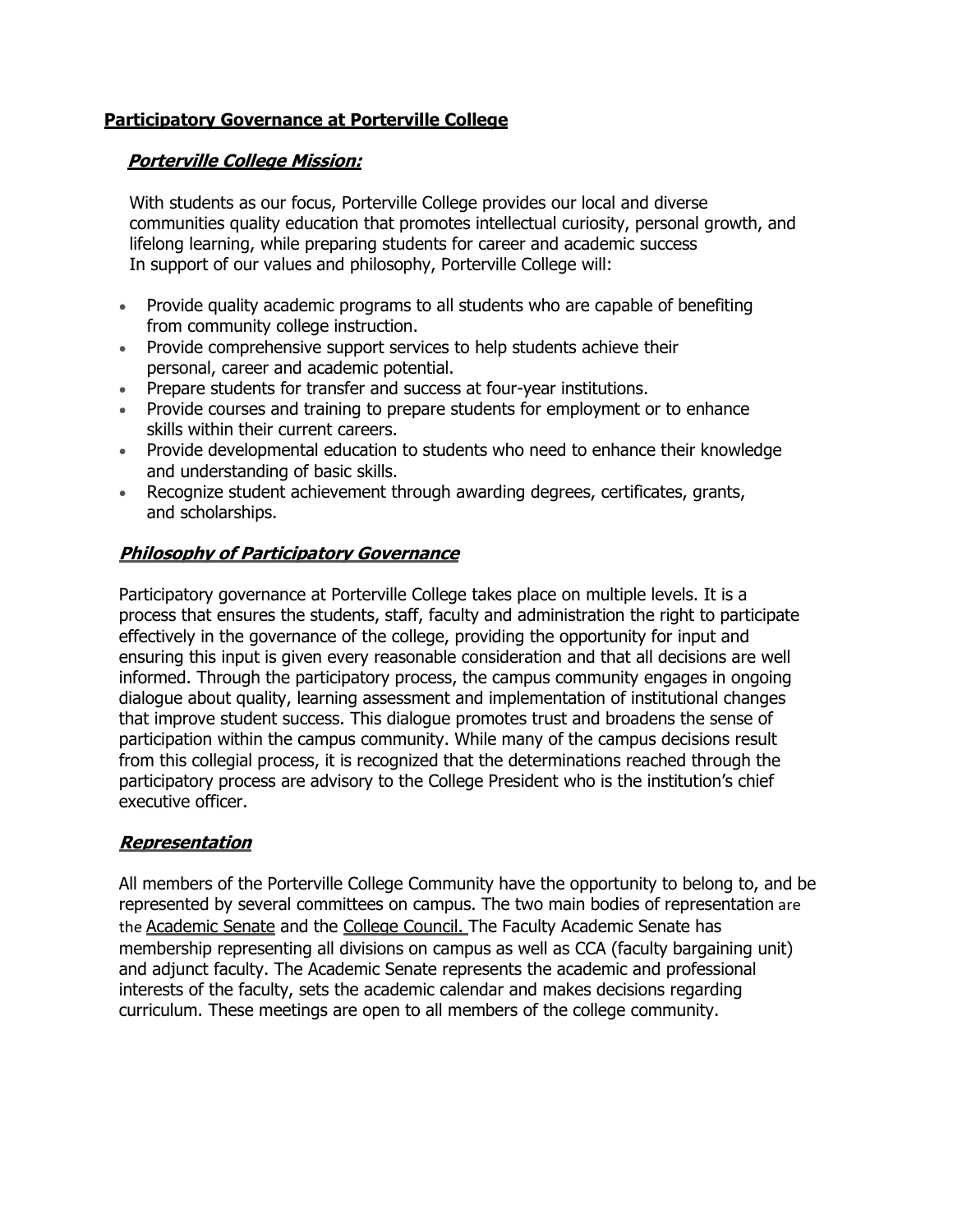The College Council is an advisory body that is made up of college administrators, faculty chairs, program directors and representatives from the Associated Students at Porterville College and the bargaining units (CCA, CSEA). This body is responsible for coordinating and communicating college‐wide planning, budgeting and reporting.

Both of these bodies are supported by a variety of campus‐wide committees that have membership from all areas of the campus community; administration, faculty, classified and students. All meetings are open and open dialogue with all in attendance is encouraged. This open dialogue allows the presentation of opinions, concerns, problems and questions regarding all issues concerning the college community.

This philosophy of participatory governance allows everyone in the college community to have input in the decisions and implementation of those decisions that impact the institution.

Participatory governance, as practiced at Porterville College, has evolved over several years. Given the fluidity of the process, this evolution may continue as the needs of the college community change. Regardless of any modifications, this philosophy will always affirm those values that result in effective governance; innovation, respect, collaboration and collegiality.

Update Approved by College Council – April 30, 2018